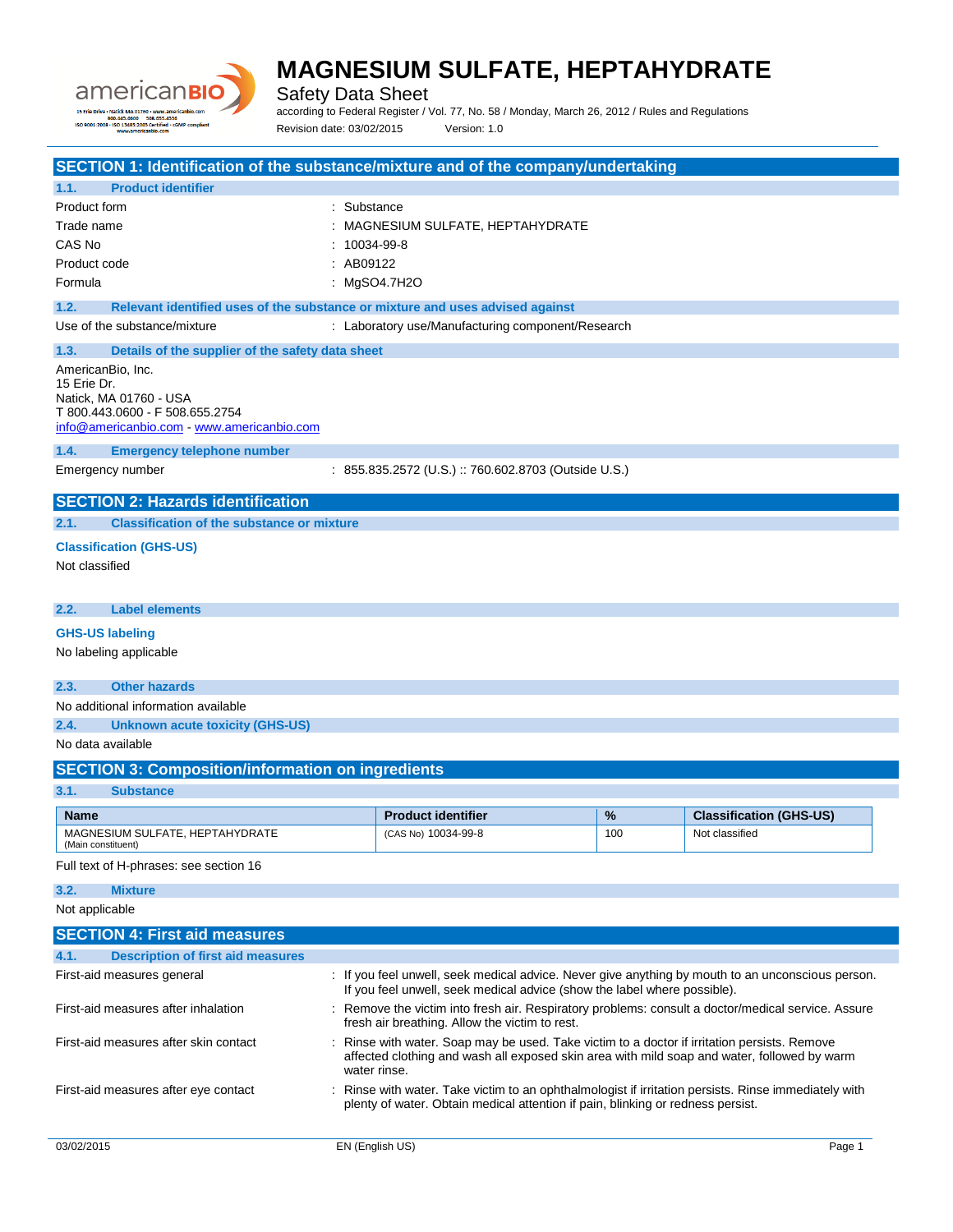Safety Data Sheet

according to Federal Register / Vol. 77, No. 58 / Monday, March 26, 2012 / Rules and Regulations

| First-aid measures after ingestion  |                                                             | : Rinse mouth with water. Immediately after ingestion: give lots of water to drink. Victim is fully<br>conscious: immediately induce vomiting. Call Poison Information Centre<br>(www.big.be/antigif.htm). Consult a doctor/medical service if you feel unwell. Rinse mouth. Do<br>NOT induce vomiting. Obtain emergency medical attention. |
|-------------------------------------|-------------------------------------------------------------|---------------------------------------------------------------------------------------------------------------------------------------------------------------------------------------------------------------------------------------------------------------------------------------------------------------------------------------------|
| 4.2.                                | Most important symptoms and effects, both acute and delayed |                                                                                                                                                                                                                                                                                                                                             |
| Symptoms/injuries                   |                                                             | : Not expected to present a significant hazard under anticipated conditions of normal use.                                                                                                                                                                                                                                                  |
| Symptoms/injuries after inhalation  |                                                             | : AFTER INHALATION OF DUST: Coughing. Slight irritation.                                                                                                                                                                                                                                                                                    |
| Symptoms/injuries after eye contact |                                                             | : Slight irritation.                                                                                                                                                                                                                                                                                                                        |
| Symptoms/injuries after ingestion   |                                                             | : AFTER ABSORPTION OF HIGH QUANTITIES: Abdominal pain. Vomiting. Diarrhoea.<br>Disturbances of heart rate. Low arterial pressure. Myasthenia.                                                                                                                                                                                               |

**4.3. Indication of any immediate medical attention and special treatment needed**

### No additional information available

|                  | <b>SECTION 5: Firefighting measures</b>               |                                                                                                                                                                                                                |
|------------------|-------------------------------------------------------|----------------------------------------------------------------------------------------------------------------------------------------------------------------------------------------------------------------|
| 5.1.             | <b>Extinguishing media</b>                            |                                                                                                                                                                                                                |
|                  | suitable extinguishing media                          | : EXTINGUISHING MEDIA FOR SURROUNDING FIRES: All extinguishing media allowed. Foam.<br>Dry powder. Carbon dioxide. Water spray. Sand.                                                                          |
|                  | Unsuitable extinguishing media                        | : No unsuitable extinguishing media known. Do not use a heavy water stream.                                                                                                                                    |
| 5.2.             | Special hazards arising from the substance or mixture |                                                                                                                                                                                                                |
| Fire hazard      |                                                       | : DIRECT FIRE HAZARD. Non combustible.                                                                                                                                                                         |
| Explosion hazard |                                                       | : DIRECT EXPLOSION HAZARD. Not applicable. INDIRECT EXPLOSION HAZARD. Not<br>applicable.                                                                                                                       |
| Reactivity       |                                                       | : On burning: release of toxic and corrosive gases/vapours (sulphur oxides).                                                                                                                                   |
| 5.3.             | <b>Advice for firefighters</b>                        |                                                                                                                                                                                                                |
|                  | Precautionary measures fire                           | : Exposure to fire/heat: keep upwind. Exposure to fire/heat: consider evacuation. Exposure to<br>fire/heat: have neighbourhood close doors and windows.                                                        |
|                  | Firefighting instructions                             | : Dilute toxic gases with water spray. Use water spray or fog for cooling exposed containers.<br>Exercise caution when fighting any chemical fire. Avoid (reject) fire-fighting water to enter<br>environment. |
|                  | Protection during firefighting                        | : Heat/fire exposure: compressed air/oxygen apparatus. Do not enter fire area without proper<br>protective equipment, including respiratory protection.                                                        |

|                      | <b>SECTION 6: Accidental release measures</b>                       |                                                                                                                                                       |  |
|----------------------|---------------------------------------------------------------------|-------------------------------------------------------------------------------------------------------------------------------------------------------|--|
| 6.1.                 | Personal precautions, protective equipment and emergency procedures |                                                                                                                                                       |  |
| 6.1.1.               | For non-emergency personnel                                         |                                                                                                                                                       |  |
|                      | Protective equipment                                                | : Gloves. Protective clothing. Dust cloud production: compressed air/oxygen apparatus. See<br>"Material-Handling" to select protective clothing.      |  |
| Emergency procedures |                                                                     | : Mark the danger area. Prevent dust cloud formation, e.g. by wetting. No naked flames. Wash<br>contaminated clothes. Evacuate unnecessary personnel. |  |
|                      | Measures in case of dust release                                    | : In case of dust production: keep upwind. Dust production: have neighbourhood close doors and<br>windows.                                            |  |
| 6.1.2.               | For emergency responders                                            |                                                                                                                                                       |  |
| Protective equipment |                                                                     | : Equip cleanup crew with proper protection.                                                                                                          |  |
|                      | Emergency procedures                                                | : Ventilate area.                                                                                                                                     |  |
| 6.2.                 | <b>Environmental precautions</b>                                    |                                                                                                                                                       |  |
|                      |                                                                     |                                                                                                                                                       |  |

Prevent entry to sewers and public waters. Notify authorities if liquid enters sewers or public waters.

| 6.3.                    | Methods and material for containment and cleaning up |                                                                                                                                                                                                                                                                                                                                                                 |
|-------------------------|------------------------------------------------------|-----------------------------------------------------------------------------------------------------------------------------------------------------------------------------------------------------------------------------------------------------------------------------------------------------------------------------------------------------------------|
| For containment         |                                                      | : Contain released substance, pump into suitable containers. Consult "Material-handling" to select<br>material of containers. Plug the leak, cut off the supply. Knock down/dilute dust cloud with water<br>spray.                                                                                                                                              |
| Methods for cleaning up |                                                      | : Prevent dust cloud formation. Scoop solid spill into closing containers. See "Material-handling"<br>for suitable container materials. Clean contaminated surfaces with an excess of water. Wash<br>clothing and equipment after handling. On land, sweep or shovel into suitable containers.<br>Minimize generation of dust. Store away from other materials. |
| 6.4.                    | <b>Reference to other sections</b>                   |                                                                                                                                                                                                                                                                                                                                                                 |

See Heading 8. Exposure controls and personal protection.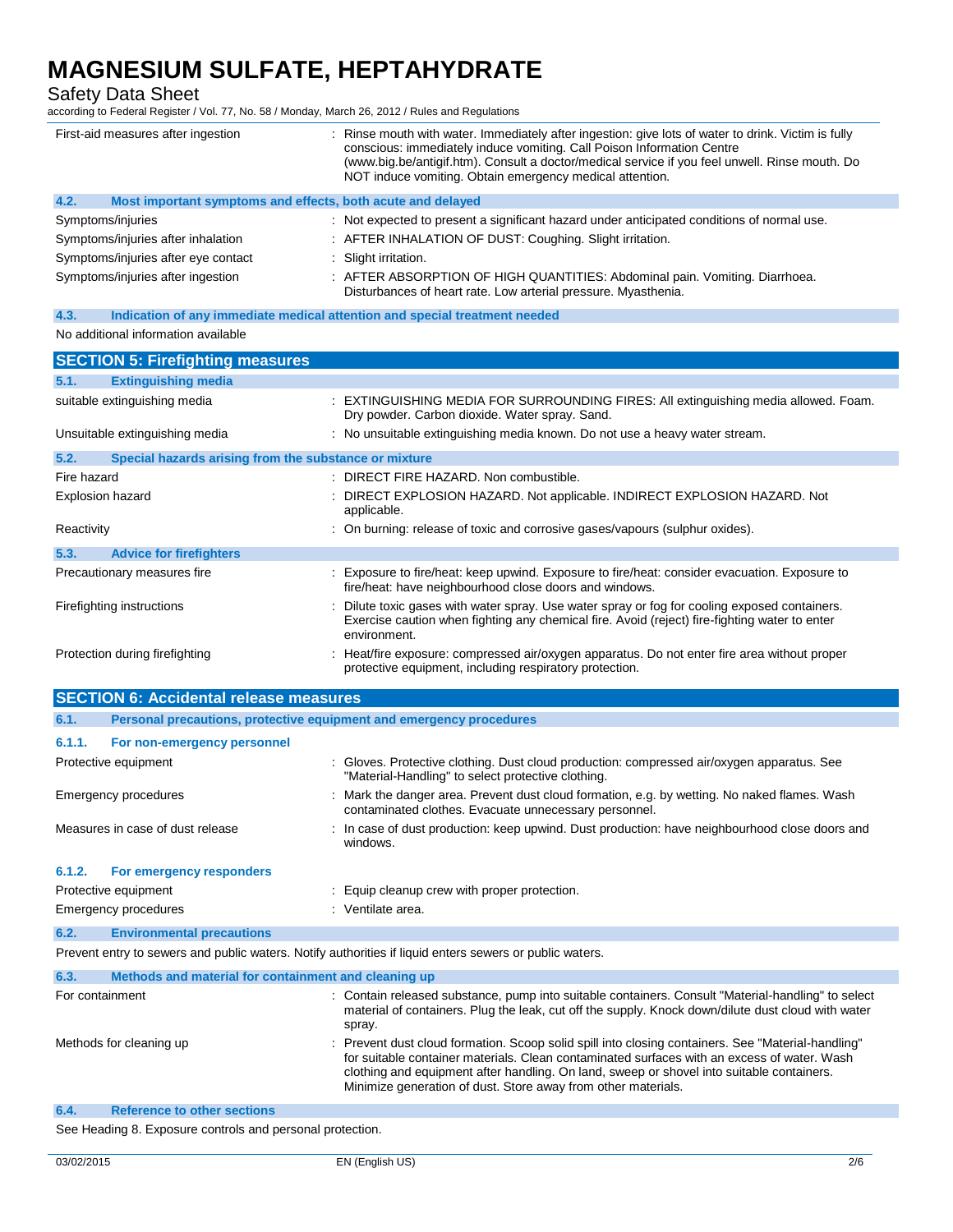Safety Data Sheet

according to Federal Register / Vol. 77, No. 58 / Monday, March 26, 2012 / Rules and Regulations

| <b>SECTION 7: Handling and storage</b>                               |                                                                                                                                                                                                                                                                                                                                                                                                                                                             |
|----------------------------------------------------------------------|-------------------------------------------------------------------------------------------------------------------------------------------------------------------------------------------------------------------------------------------------------------------------------------------------------------------------------------------------------------------------------------------------------------------------------------------------------------|
| <b>Precautions for safe handling</b><br>7.1.                         |                                                                                                                                                                                                                                                                                                                                                                                                                                                             |
| Precautions for safe handling                                        | : Comply with the legal requirements. Avoid raising dust. Keep away from naked flames/heat.<br>Observe normal hygiene standards. Keep container tightly closed. Carry operations in the<br>open/under local exhaust/ventilation or with respiratory protection. Wash hands and other<br>exposed areas with mild soap and water before eat, drink or smoke and when leaving work.<br>Provide good ventilation in process area to prevent formation of vapor. |
| 7.2.<br>Conditions for safe storage, including any incompatibilities |                                                                                                                                                                                                                                                                                                                                                                                                                                                             |
| Storage conditions                                                   | : Keep only in the original container in a cool, well ventilated place away from : Direct sunlight.<br>Keep container closed when not in use.                                                                                                                                                                                                                                                                                                               |
| Incompatible products                                                | : Strong bases, strong acids.                                                                                                                                                                                                                                                                                                                                                                                                                               |
| Incompatible materials                                               | : Sources of ignition. Direct sunlight.                                                                                                                                                                                                                                                                                                                                                                                                                     |
| Heat-ignition                                                        | : KEEP SUBSTANCE AWAY FROM: heat sources.                                                                                                                                                                                                                                                                                                                                                                                                                   |
| Prohibitions on mixed storage                                        | : KEEP SUBSTANCE AWAY FROM: oxidizing agents.                                                                                                                                                                                                                                                                                                                                                                                                               |
| Storage area                                                         | : Limited time of storage. Meet the legal requirements. Keep out of direct sunlight.                                                                                                                                                                                                                                                                                                                                                                        |
| Special rules on packaging                                           | : SPECIAL REQUIREMENTS: hermetical. correctly labelled. meet the legal requirements. Secure<br>fragile packagings in solid containers.                                                                                                                                                                                                                                                                                                                      |
| Packaging materials                                                  | : SUITABLE MATERIAL: cardboard. synthetic material.                                                                                                                                                                                                                                                                                                                                                                                                         |
| Specific end use(s)<br>7.3.                                          |                                                                                                                                                                                                                                                                                                                                                                                                                                                             |

No additional information available

## **SECTION 8: Exposure controls/personal protection**

### **8.1. Control parameters**

No additional information available

# **8.2. Exposure controls** Personal protective equipment : Avoid all unnecessary exposure. Materials for protective clothing : GIVE GOOD RESISTANCE: butyl rubber. neoprene. PVC.

| Hand protection          | : Gloves. Wear protective gloves.                                                                        |
|--------------------------|----------------------------------------------------------------------------------------------------------|
| Eye protection           | : Safety glasses. In case of dust production: protective goggles. Chemical goggles or safety<br>glasses. |
| Skin and body protection | : Protective clothing.                                                                                   |
| Respiratory protection   | : Dust production: dust mask with filter type P1. Wear approved mask.                                    |

Other information **COLO EXECUTE:** When using, do not eat, drink or smoke.

# **SECTION 9: Physical and chemical properties**

| Information on basic physical and chemical properties<br>9.1. |                                      |
|---------------------------------------------------------------|--------------------------------------|
| Physical state                                                | : Solid                              |
| Appearance                                                    | : Crystalline solid. Powder. Grains. |
| Molecular mass                                                | $: 246.48$ g/mol                     |
| Color                                                         | : Colourless to white.               |
| Odor                                                          | : Odourless.                         |
| Odor threshold                                                | : No data available                  |
| рH                                                            | $: 6 - 7$                            |
| Relative evaporation rate (butyl acetate=1)                   | : No data available                  |
| Melting point                                                 | : No data available                  |
| Freezing point                                                | : No data available                  |
| Boiling point                                                 | : Not applicable                     |
| Flash point                                                   | : Not applicable                     |
| Self ignition temperature                                     | : Not applicable                     |
| Decomposition temperature                                     | : $> 150 °C$                         |
| Flammability (solid, gas)                                     | : No data available                  |
| Vapor pressure                                                | $: < 0.13$ hPa                       |
| Relative vapor density at 20 °C                               | : No data available                  |
| Relative density                                              | $\therefore$ 1.7                     |
|                                                               |                                      |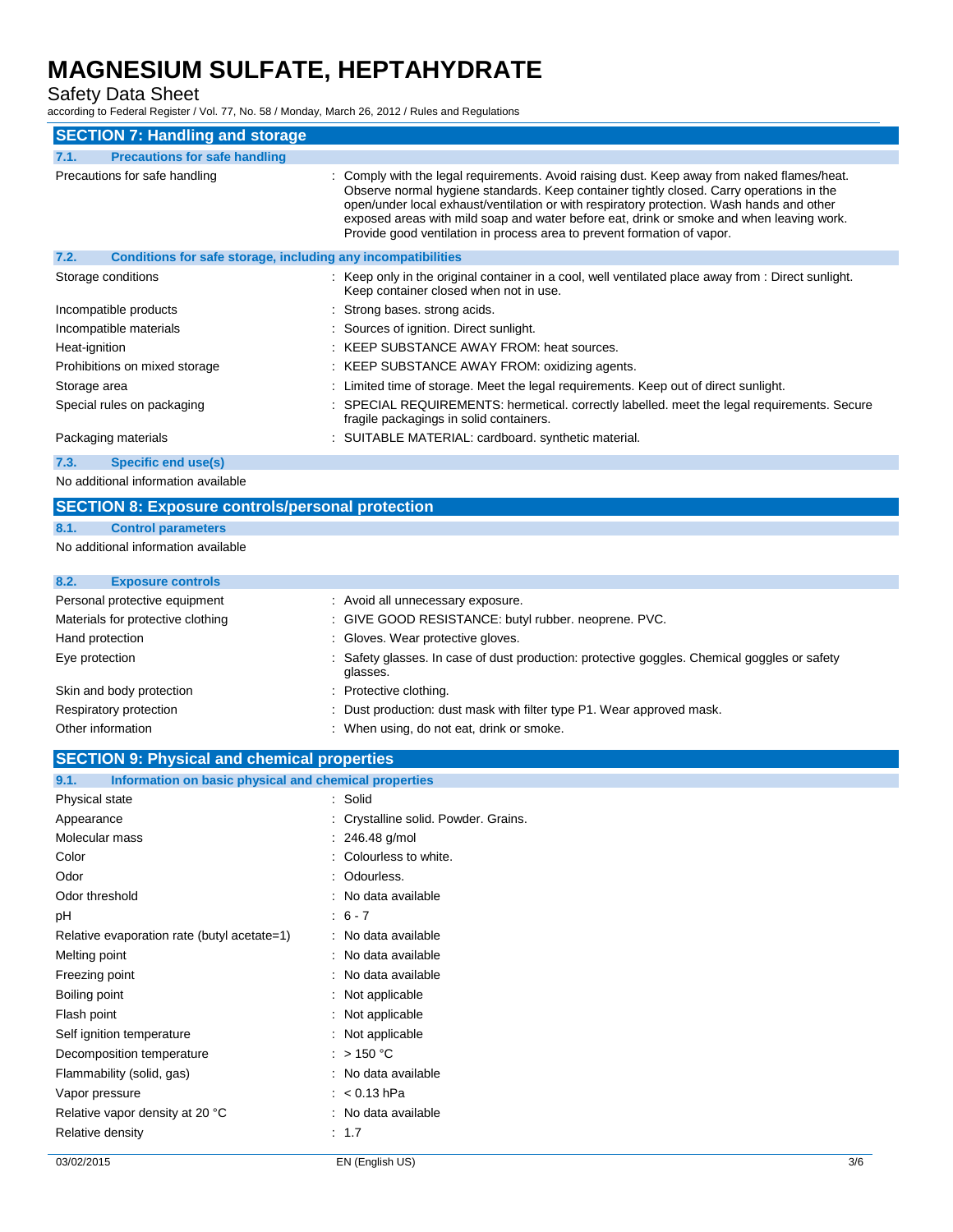## Safety Data Sheet

according to Federal Register / Vol. 77, No. 58 / Monday, March 26, 2012 / Rules and Regulations

| Density                                     | : 1670 kg/m <sup>3</sup>                 |  |  |
|---------------------------------------------|------------------------------------------|--|--|
| Solubility                                  | : Soluble in water.<br>Water: 71 g/100ml |  |  |
| Log Pow                                     | : No data available                      |  |  |
| Log Kow                                     | : No data available                      |  |  |
| Viscosity, kinematic                        | : No data available                      |  |  |
| Viscosity, dynamic                          | : No data available                      |  |  |
| Explosive properties                        | : No data available                      |  |  |
| Oxidizing properties                        | : No data available                      |  |  |
| <b>Explosive limits</b>                     | : No data available                      |  |  |
| <b>Other information</b><br>9.2.            |                                          |  |  |
| Minimum ignition energy                     | : Not applicable                         |  |  |
| VOC content                                 | : Not applicable                         |  |  |
| Other properties                            | : Substance has neutral reaction.        |  |  |
| <b>SECTION 10: Stability and reactivity</b> |                                          |  |  |

|                  | $\overline{0}$ . The state of the section of $\overline{0}$                |
|------------------|----------------------------------------------------------------------------|
| 10.1.            | <b>Reactivity</b>                                                          |
|                  | On burning: release of toxic and corrosive gases/vapours (sulphur oxides). |
| 10.2.            | <b>Chemical stability</b>                                                  |
|                  | Stable under normal conditions. Not established.                           |
| 10.3.            | <b>Possibility of hazardous reactions</b>                                  |
| Not established. |                                                                            |
| 10.4.            | <b>Conditions to avoid</b>                                                 |
|                  | Direct sunlight. Extremely high or low temperatures.                       |
| 10.5.            | <b>Incompatible materials</b>                                              |
|                  | strong acids. Strong bases.                                                |
| 10.6.            | <b>Hazardous decomposition products</b>                                    |
|                  | fume. Carbon monoxide. Carbon dioxide.                                     |

## **SECTION 11: Toxicological information**

**11.1. Information on toxicological effects**

Acute toxicity **in the case of the CALIC CONTEX Not classified** : Not classified

| MAGNESIUM SULFATE, HEPTAHYDRATE ( \f )10034-99-8       |                                                                     |     |
|--------------------------------------------------------|---------------------------------------------------------------------|-----|
| LD50 oral rat                                          | > 4000 mg/kg (Rat)                                                  |     |
| Skin corrosion/irritation                              | : Not classified                                                    |     |
|                                                        | pH: 6 - 7                                                           |     |
| Serious eye damage/irritation                          | : Not classified                                                    |     |
|                                                        | pH: 6 - 7                                                           |     |
| Respiratory or skin sensitization                      | : Not classified                                                    |     |
| Germ cell mutagenicity                                 | : Not classified                                                    |     |
| Carcinogenicity                                        | : Not classified                                                    |     |
| Reproductive toxicity                                  | : Not classified                                                    |     |
| Specific target organ toxicity (single exposure)       | : Not classified                                                    |     |
| Specific target organ toxicity (repeated<br>exposure)  | : Not classified                                                    |     |
| Aspiration hazard                                      | : Not classified                                                    |     |
| Potential Adverse human health effects and<br>symptoms | : Based on available data, the classification criteria are not met. |     |
| Symptoms/injuries after inhalation                     | : AFTER INHALATION OF DUST: Coughing. Slight irritation.            |     |
| Symptoms/injuries after eye contact                    | : Slight irritation.                                                |     |
| 03/02/2015                                             | EN (English US)                                                     | 4/6 |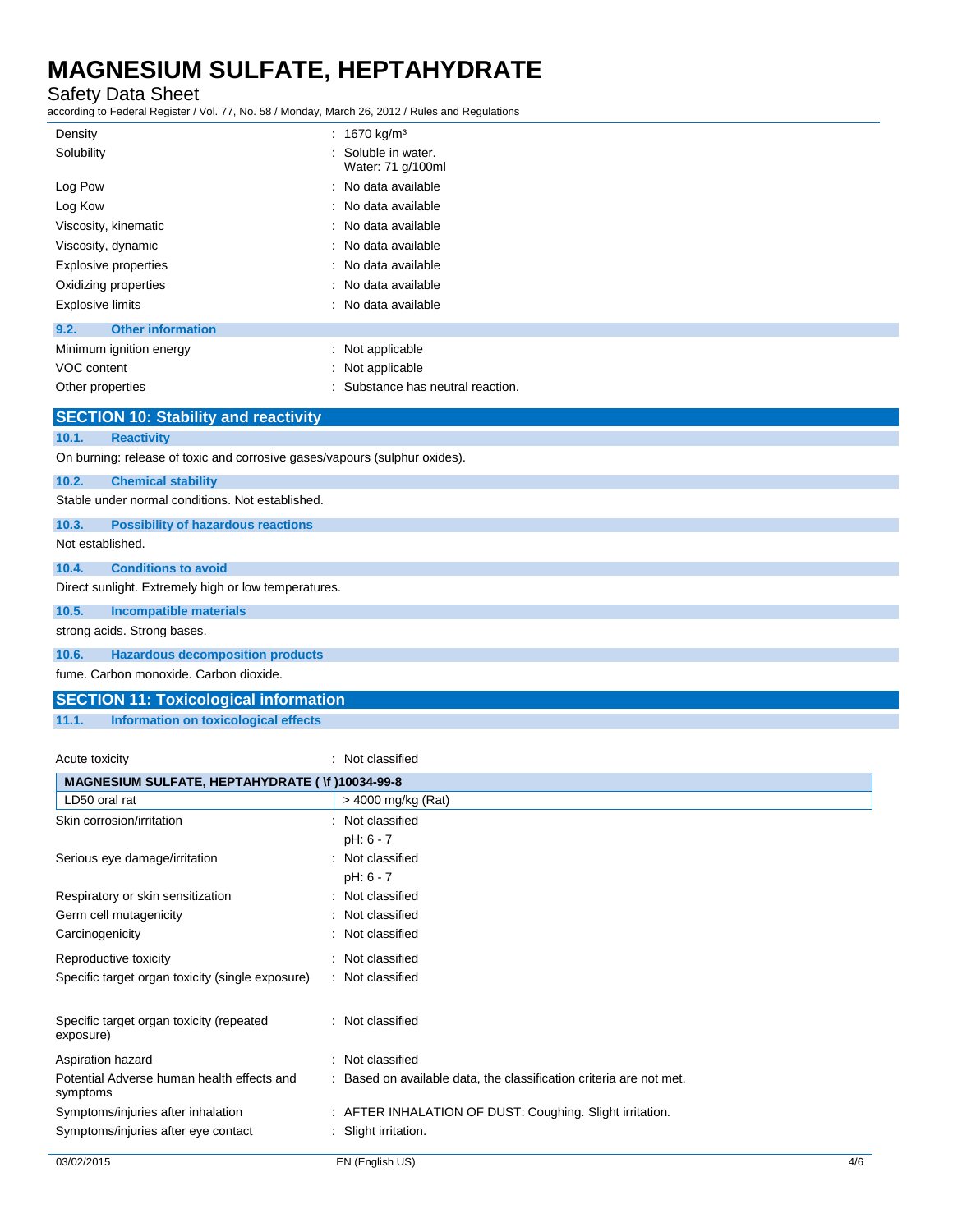Safety Data Sheet

according to Federal Register / Vol. 77, No. 58 / Monday, March 26, 2012 / Rules and Regulations

| Symptoms/injuries after ingestion | : AFTER ABSORPTION OF HIGH QUANTITIES: Abdominal pain. Vomiting. Diarrhoea. |
|-----------------------------------|-----------------------------------------------------------------------------|
|                                   | Disturbances of heart rate. Low arterial pressure. Myasthenia.              |

| <b>SECTION 12: Ecological information</b>           |                                                                                                                                                                                                                                                                                                                                                                                                                    |
|-----------------------------------------------------|--------------------------------------------------------------------------------------------------------------------------------------------------------------------------------------------------------------------------------------------------------------------------------------------------------------------------------------------------------------------------------------------------------------------|
| 12.1.<br><b>Toxicity</b>                            |                                                                                                                                                                                                                                                                                                                                                                                                                    |
| Ecology - air                                       | : Not classified as dangerous for the ozone layer (Regulation (EC) No 1005/2009). TA-Luft Klasse<br>$5.2.7.1.1$ .                                                                                                                                                                                                                                                                                                  |
| Ecology - water                                     | : Mild water pollutant (surface water). For Flanders: maximum concentration in drinking water: 50<br>mg/l (magnesium)(M.B. 28/1/2003). Maximum concentration in drinking water: 250 mg/l (sulfate)<br>(Directive 98/83/EC). Not harmful to fishes (LC50(96h) >1000 mg/l). Not harmful to algae (EC50<br>(72h) >1000 mg/l). Not harmful to aquatic organisms (EC50 >1000 mg/l). Not harmful to<br>activated sludge. |
| <b>MAGNESIUM SULFATE, HEPTAHYDRATE (10034-99-8)</b> |                                                                                                                                                                                                                                                                                                                                                                                                                    |
| LC50 fish 1                                         | 14000 mg/l (48 h; Leuciscus idus; Anhydrous form)                                                                                                                                                                                                                                                                                                                                                                  |
| EC50 Daphnia 1                                      | 1700 mg/l (24 h; Daphnia magna; Anhydrous form)                                                                                                                                                                                                                                                                                                                                                                    |
| LC50 fish 2                                         | 15500 mg/l (96 h; Gambusia affinis; Anhydrous form)                                                                                                                                                                                                                                                                                                                                                                |

### **12.2. Persistence and degradability**

| <b>MAGNESIUM SULFATE, HEPTAHYDRATE (10034-99-8)</b> |                                                    |  |
|-----------------------------------------------------|----------------------------------------------------|--|
| Persistence and degradability                       | Biodegradability: not applicable. Not established. |  |
| Biochemical oxygen demand (BOD)                     | Not applicable                                     |  |
| Chemical oxygen demand (COD)                        | Not applicable                                     |  |
| ThOD                                                | Not applicable                                     |  |
| BOD (% of ThOD)                                     | Not applicable                                     |  |

Threshold limit other aquatic organisms 1 27.4 g/l (0.5 h; Photobacterium phosphoreum; Anhydrous form) Threshold limit algae 2 220 mg/l (72 h; Scenedesmus subspicatus; Anhydrous form)

#### **12.3. Bioaccumulative potential**

| . HEPTAHY'<br>ESIUM<br>$(10034 - 99 - 8)$<br>МA<br>GNF<br><b>TURATE</b><br>"SUL.<br>-AIE |                                                                          |
|------------------------------------------------------------------------------------------|--------------------------------------------------------------------------|
| ∽<br>Bioa<br>notentia.<br>ccumulative                                                    | * established.<br>- No b.<br>oaccumulation<br>∟available.<br>Not<br>data |

### **12.4. Mobility in soil**

No additional information available

#### **12.5. Other adverse effects**

Other information **in the environment.** Avoid release to the environment.

| <b>SECTION 13: Disposal considerations</b> |                                                     |                                                                                                                                                                                                                                                            |  |  |
|--------------------------------------------|-----------------------------------------------------|------------------------------------------------------------------------------------------------------------------------------------------------------------------------------------------------------------------------------------------------------------|--|--|
| 13.1.                                      | <b>Waste treatment methods</b>                      |                                                                                                                                                                                                                                                            |  |  |
|                                            | Waste disposal recommendations                      | : Precipitate/make insoluble. Remove to an authorized dump (Class I). Obtain the consent of<br>pollution control authorities before discharging to wastewater treatment plants. Dispose in a safe<br>manner in accordance with local/national regulations. |  |  |
|                                            | Additional information<br>Ecology - waste materials | : Can be considered as non hazardous waste according to Directive 2008/98/EC.<br>: Avoid release to the environment.                                                                                                                                       |  |  |
|                                            |                                                     |                                                                                                                                                                                                                                                            |  |  |

## **SECTION 14: Transport information**

In accordance with DOT No dangerous good in sense of transport regulations

| no dangoroas good in sonso or transport regulations. |  |
|------------------------------------------------------|--|
| <b>Additional information</b>                        |  |

Other information **contracts** : No supplementary information available.

#### **ADR**

Transport document description : UN N/A

#### **Transport by sea**

No additional information available

#### **Air transport**

No additional information available